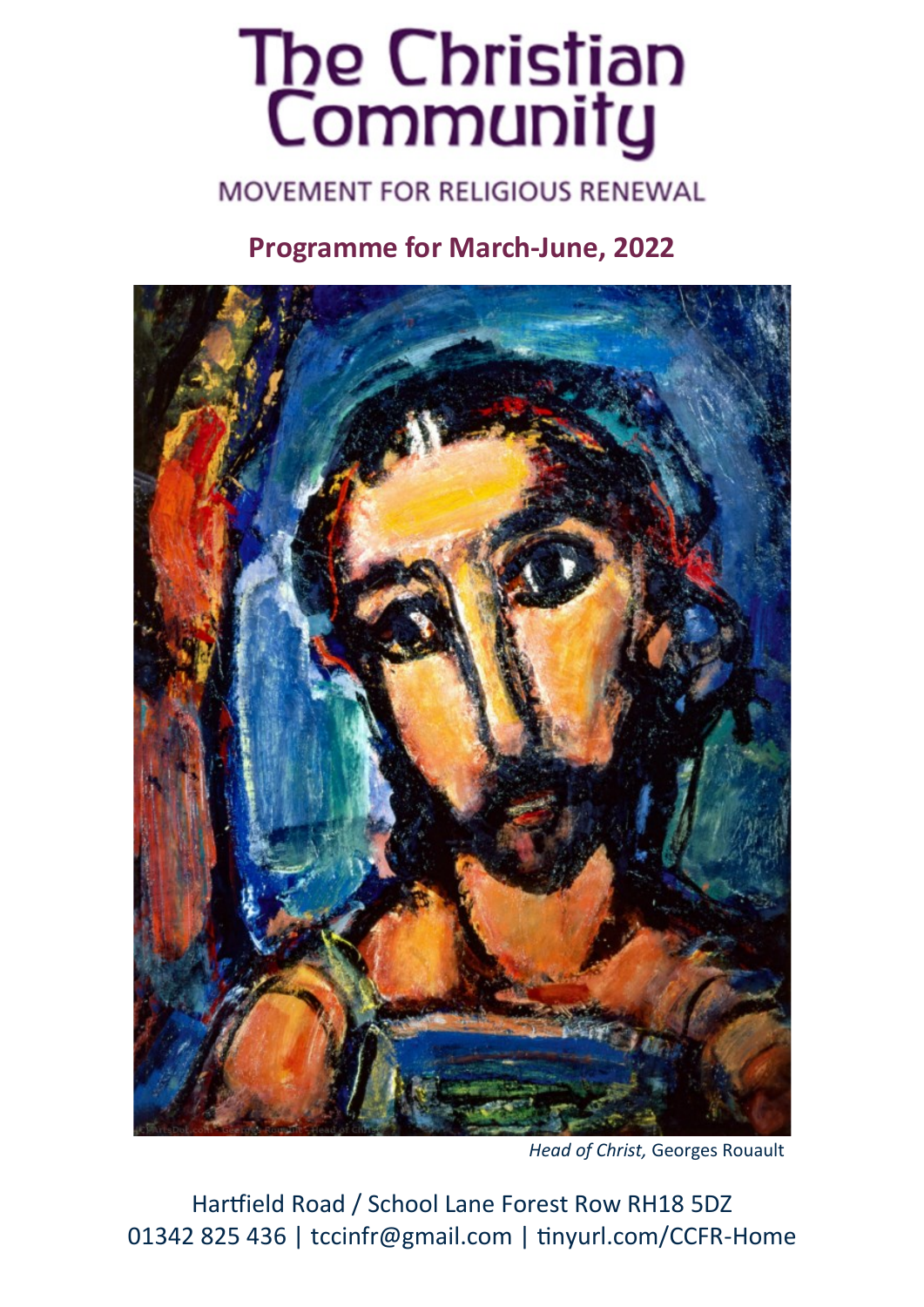#### *Knowing myself yet being someone other – And he a face still forming…* (T S Eliot: *Little Gidding*)

History plays out on many levels. There is the everyday course of events, documented in newspapers and analysed by historians. There are the deeper currents, of which we sometimes catch a glimpse, when the hidden intentions of actors on the world stage become apparent. We can sense too the working of adversary powers, drawing human beings into one-sidednesses of various kinds. Then there is the deepest history of all: the story of humanity's journey with Christ since his Incarnation.

Behind all the turmoil and upheaval of the twentieth century, a decisive shift was being prepared. What had for centuries seemed a distant prophecy became reality. In many different places, in the most unexpected ways, human beings started to experience a renewed presence of the Resurrected One. This event – sometimes called the Second Coming or Reappearance of Christ – became possible because human beings were developing a new faculty of beholding.

The Christian Community was founded on the conviction that we are now living in this reality. Faced with the fact that there was no Catholic priest — let alone a bishop – to assure the 'apostolic succession', the line of descent from St Peter, its founders realised that their task was to create a future succession – to connect to Christ as he wants to manifest today.

In the still heart of the Act of Consecration of Man, when the priest breaks the bread and recalls the Last Supper, we can experience more than just a memorial. The words from the past event fill our present reality and act as a prophecy and a realisation of the future that is streaming towards us. The altar picture that we see behind the altar is intended to support this. The picture is a place of encounter.

A few years ago, Richard Heys and Monika Knight took the congregation on a journey to school our beholding. Over many months, the congregation looked at the altar space, its forms and colours, and found ways of describing what meets us in the altar picture. Unfortunately, this process did not come to the conclusion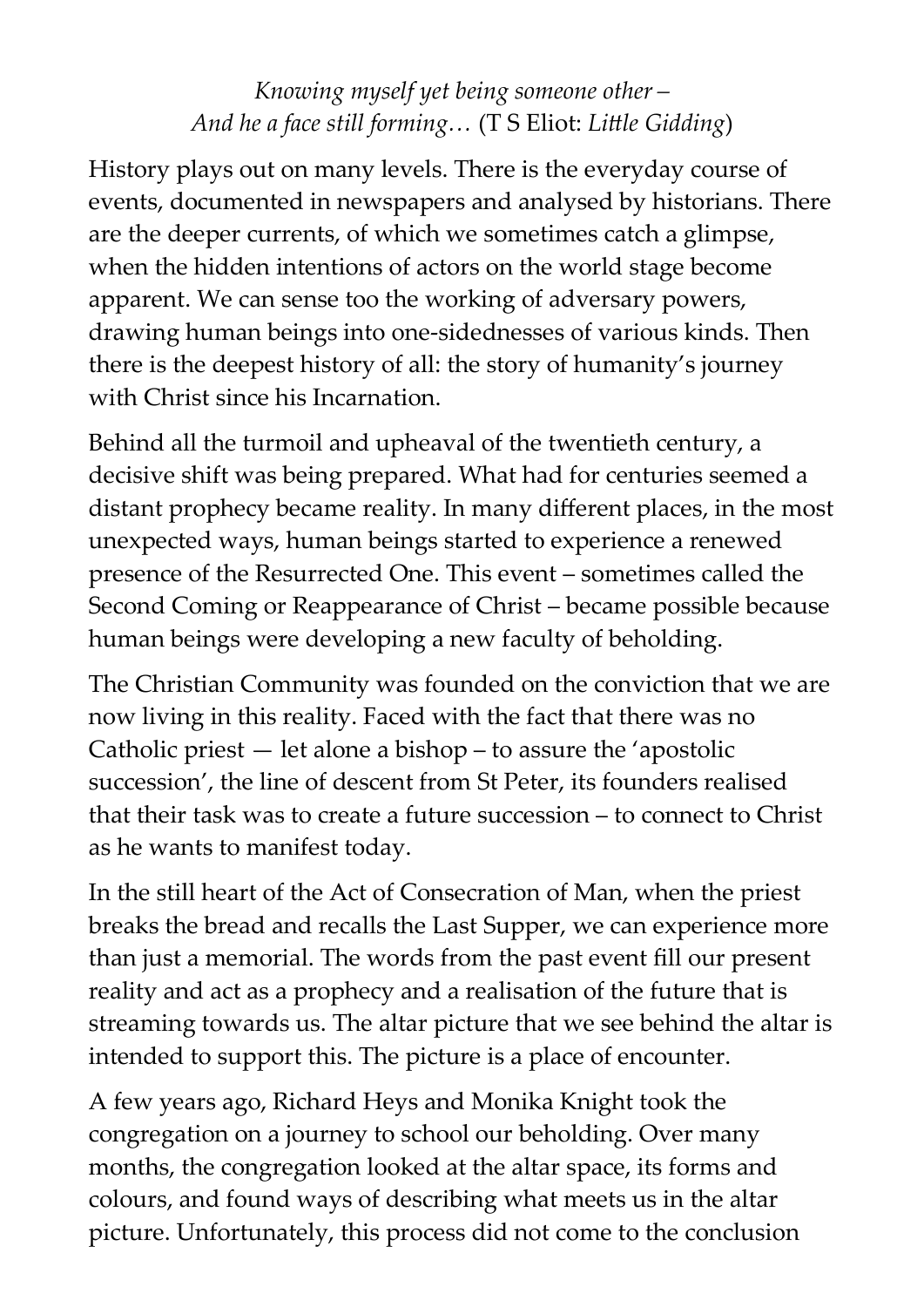that we had hoped for, namely creating a new altar picture. Meanwhile there has been a pandemic and much else besides, so this process has not continued.

We are taking the image of Christ as a central theme in this programme, and we have asked Richard Heys to help once more. Our aim here is to become ever more the congregation that can behold the altar with the visionary power of our hearts, so that, should we decide to affirm our intention to commission a new altar picture, we will be able to do justice to what is created.

We are delighted that Roger Druitt will join us to give a workshop on **Looking for what is hidden within the beauty of plants** on 29th-30th April, and for a talk on 1st May.

We are also honoured to be hosting the Annual Meeting of The Christian Community in Great Britain, which will be on **Creating Sacred Space– Where present and future meet,** which will take place from 10th-12th June. There will be opportunities to volunteer – please see the Updates. If you would be able to offer accommodation, please let one of the priests, or Inger Gordon know.

Now that we are able to create a programme for the coming months, our weekly Update is returning to its old function, namely a brief reminder of this week's events and publicity for anything arranged at short notice and of any changes.

With our very best wishes for the coming months,

Your Racetz Notaling Stratman

Tom Ravetz and Nataliia Shatna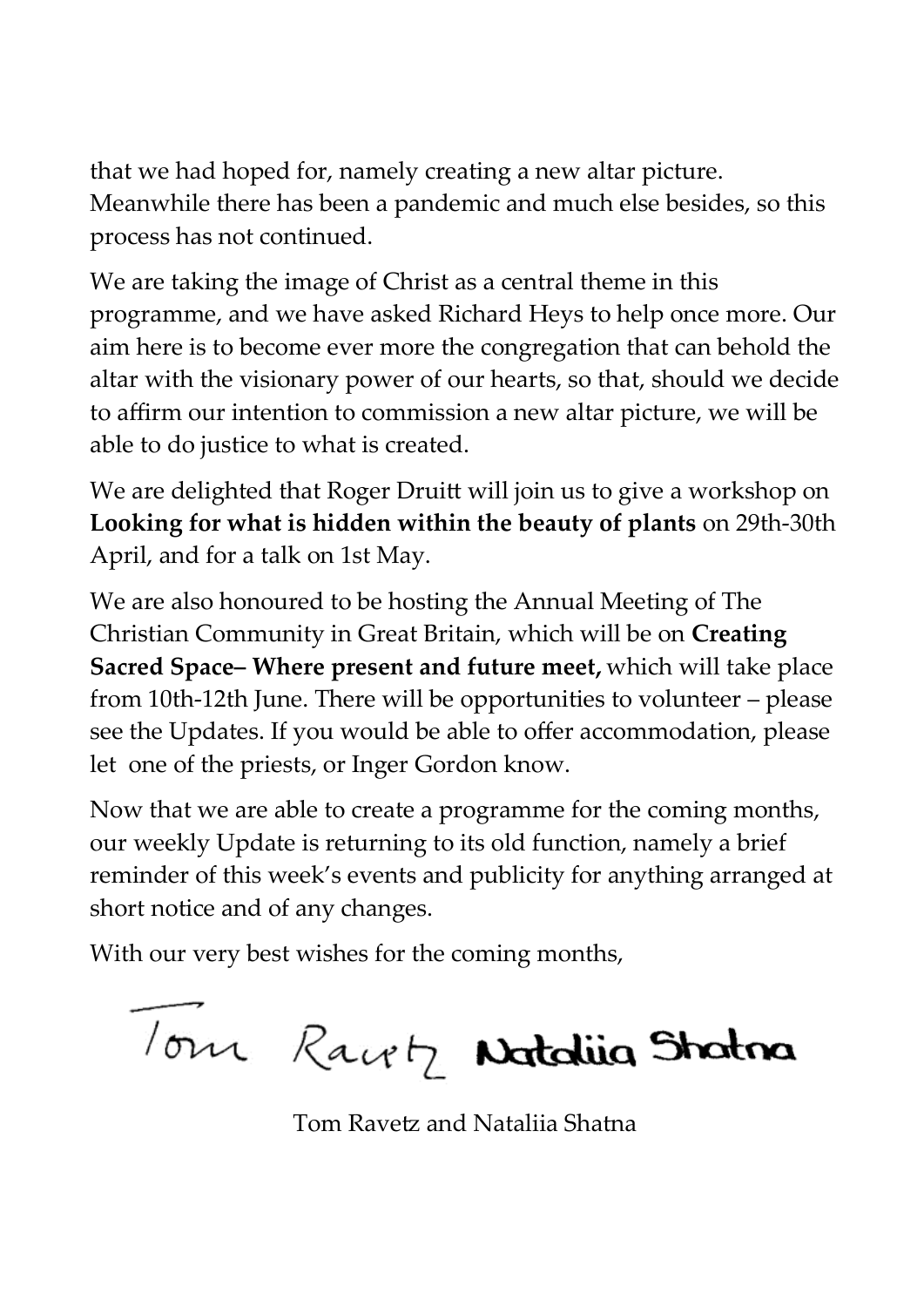## Services

#### **The Act of Consecration of Man**

Sundays at 10am, Thursdays and Fridays at 9am. Daily in Holy Week and on 5th, 6th and 7th June. **Die Menschenweihehandlung** 

(Act of Consecration of Man in German) is celebrated on the last Saturday of the month at 9am

The Act of Consecration of Man will be celebrated daily at 10am from 11th-18th April (Holy Week and Easter), on Ascension Day (Thursday, 26th May) and on Whitsunday (5th June) and the two following days at 10am

#### **Evening Service for those who have died**

On the first Saturday of the month at 6pm preceded by a reading group for those who have died at 4.30pm

**The Sunday Service for Children** is held fortnightly at 11.15am, followed by a story. March 13th & 27th; April 10th & 17th, May 1st & 15th, June 5th & 19th. Last before summer: July 3rd

## Other regular events

*Tuesdays 10.30am* Conversation Group (the church will be open from 10am and tea and coffee will be served)

> The Little Ones' Gathering for pre-school children with songs, story and prayer, is held on the first Sunday of the month. 6th March 9.15am; 3rd April: please come for 11.15am; 1st May 9.15am; 5th June 9.15am

> > *Thursdays*

*fortnightly at 4pm* Skylarks Group. 24th Feb, 24th March, 28th April, 12th May, 26th May, 9th June, 23rd June, 7th July *7pm* Choir, *8pm* Gospel Study Group

> *Fridays 3.35-5pm* Confirmation Class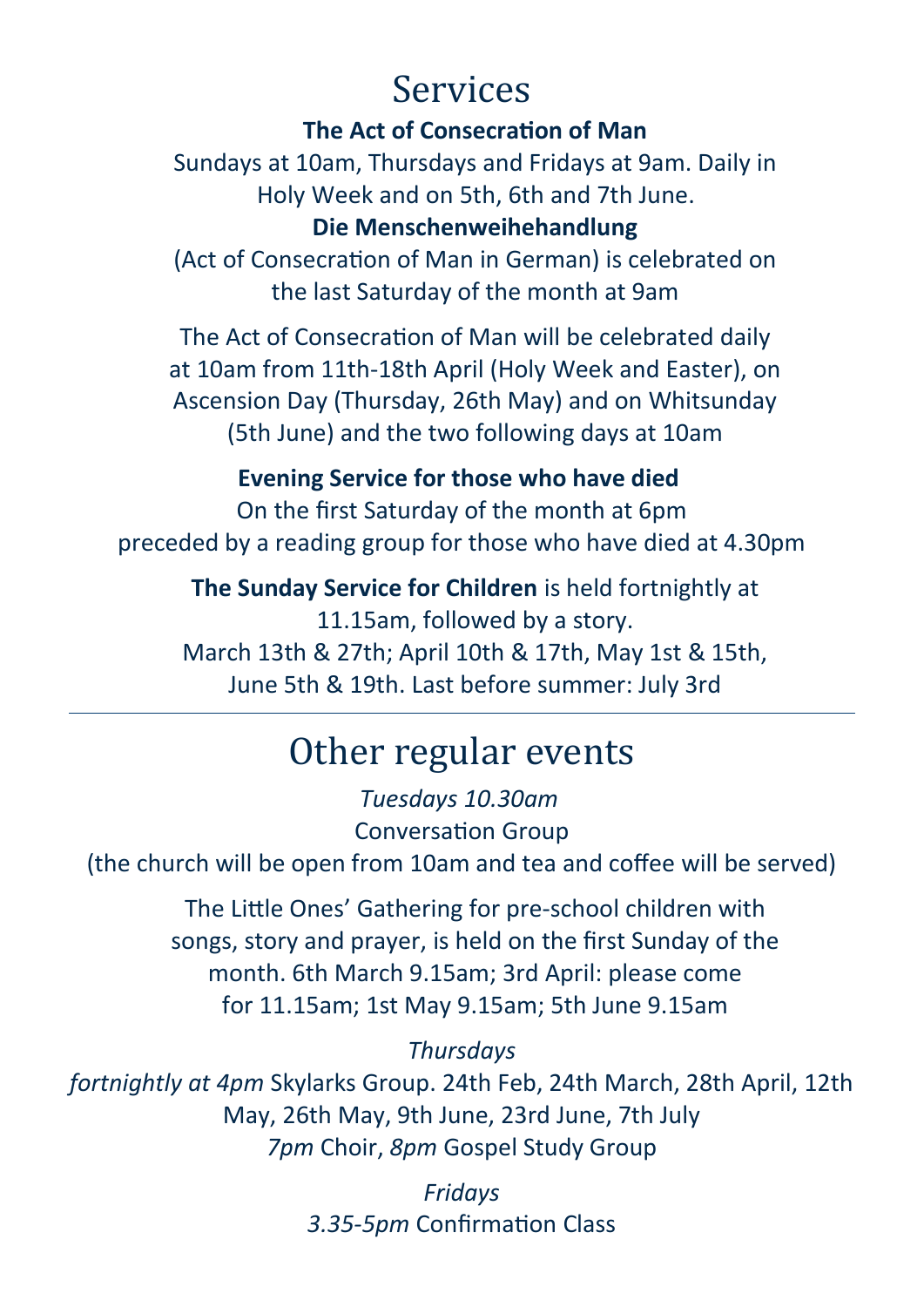## Diary

*Sunday, 6th March at 11.30am* Members' Meeting *3pm* The Sacrament of Baptism for Pamir Joshua Ay \*19.11.2021 followed by refreshments in the community room

#### Passiontide

*Sunday, 20th March at 11.30am* **Picturing Jesus**  Talk by Pearl Goodwin

*Sunday, 27th March at 7.30pm* **Concert by Tier 3 Piano Trio** Beethoven 'Geistertrio' Op 70 No. 1 Saint Saens Trio No. 2

*Saturday, 2nd April 10am-12.30pm* House and Garden morning followed by bring & share lunch

*Sunday, 3rd April at 11.30am* **Sowing the Easter Wheat** with Children and Adults with a story and songs in the garden

### Holy Week

*Palm Sunday, 10th April at 6pm I said to my soul, be still (*TS Eliot) Evening Service for Holy Week

*Monday, 11 April-Thursday, 14th April, 11am-12.30pm '... and he a face still forming'* Deepening the Gospel Readings followed by artistic activity led by Richard Heys

*Friday, 15th April, 2-3.30pm* Contemplative Service for Good Friday with Music played by The Hess Ensemble, Readings, Sermon and silence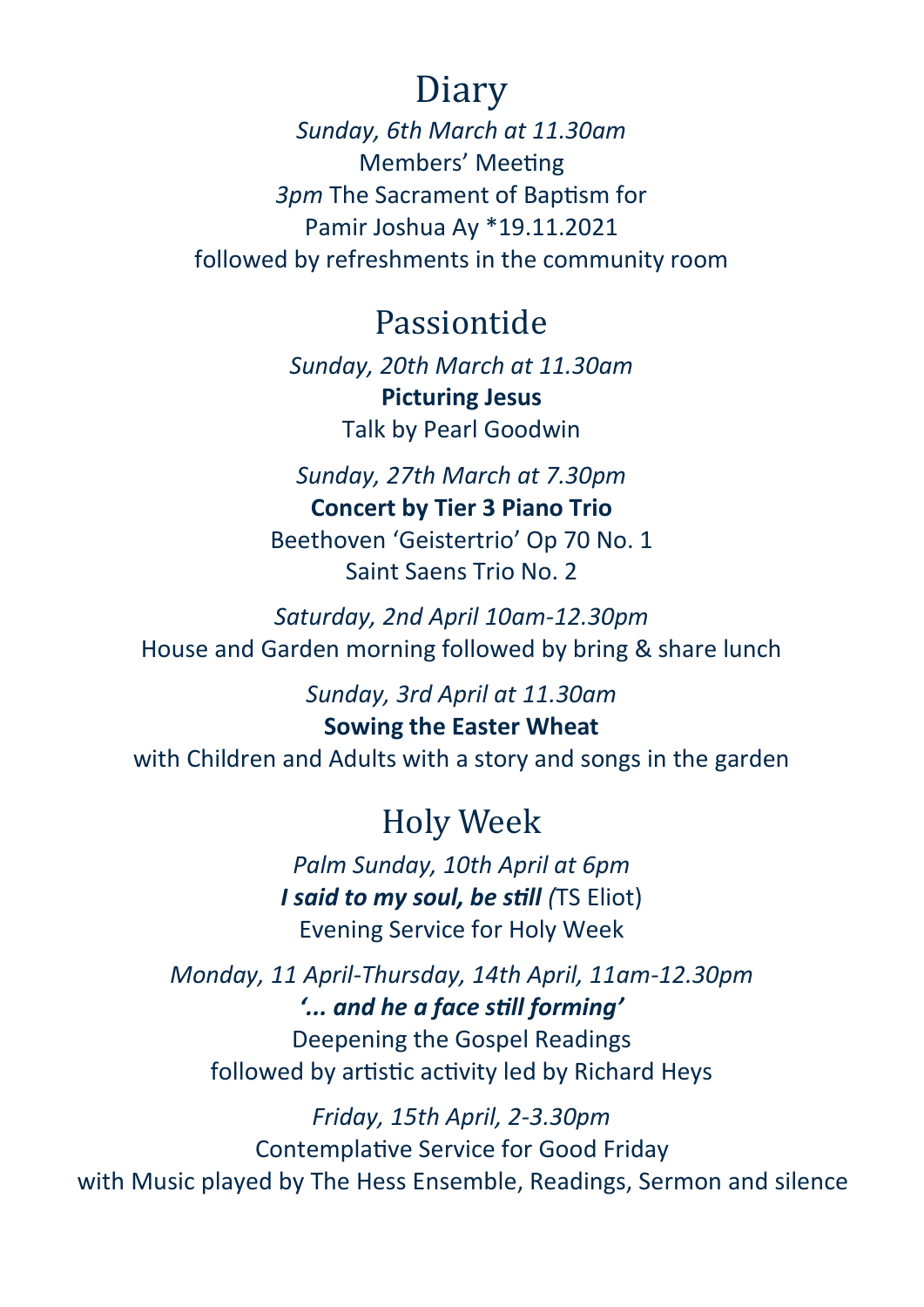### Easter

*Sunday, 17th April following the Children's Service* Easter Egg Hunt in the garden *11.30am '***Did not our hearts burn within us?'** Seeing Christ with the eyes of the heart Talk by Tom Ravetz

*Saturday, 23rd April at 7.30pm* **'In your middle there is one whom you do not yet know'**  Talk to prepare tomorrow's Confirmation—Tom Ravetz

> *Sunday, 24th April at 10am* **The Sacrament of Confirmation**

for Raphael von Zweigberk Marcus, Bruno James Grima, Sdhori Jett, Gloria Jean Magnolia Purdy, Clara Wilkinson Löfstedt

*Friday, 29th April 5-7.20pm (with a short break) and Saturday 30th April, 10.30am to 4.30pm (with a bring and share lunch )* **Looking for what is hidden within the beauty of plants** Workshop with Roger Druitt and Nataliia Shatna, with observation and sketching. All are welcome. No skills needed.

*Sunday, 1st May at 11.30am* **The Good Shepherd - the Shepherd Beautiful - and our Life in Prayer**  Talk by Roger Druitt

> *Sunday, 8th May at 7pm* Open Artistic Evening

*Sunday, 15th May at 11.30am* **The Living Christ**

The portrayal of Christ in the work of Georges Rouault, Max Beckmann, Marc Chagall, David Bomberg and David Jones Slide talk by Deborah Ravetz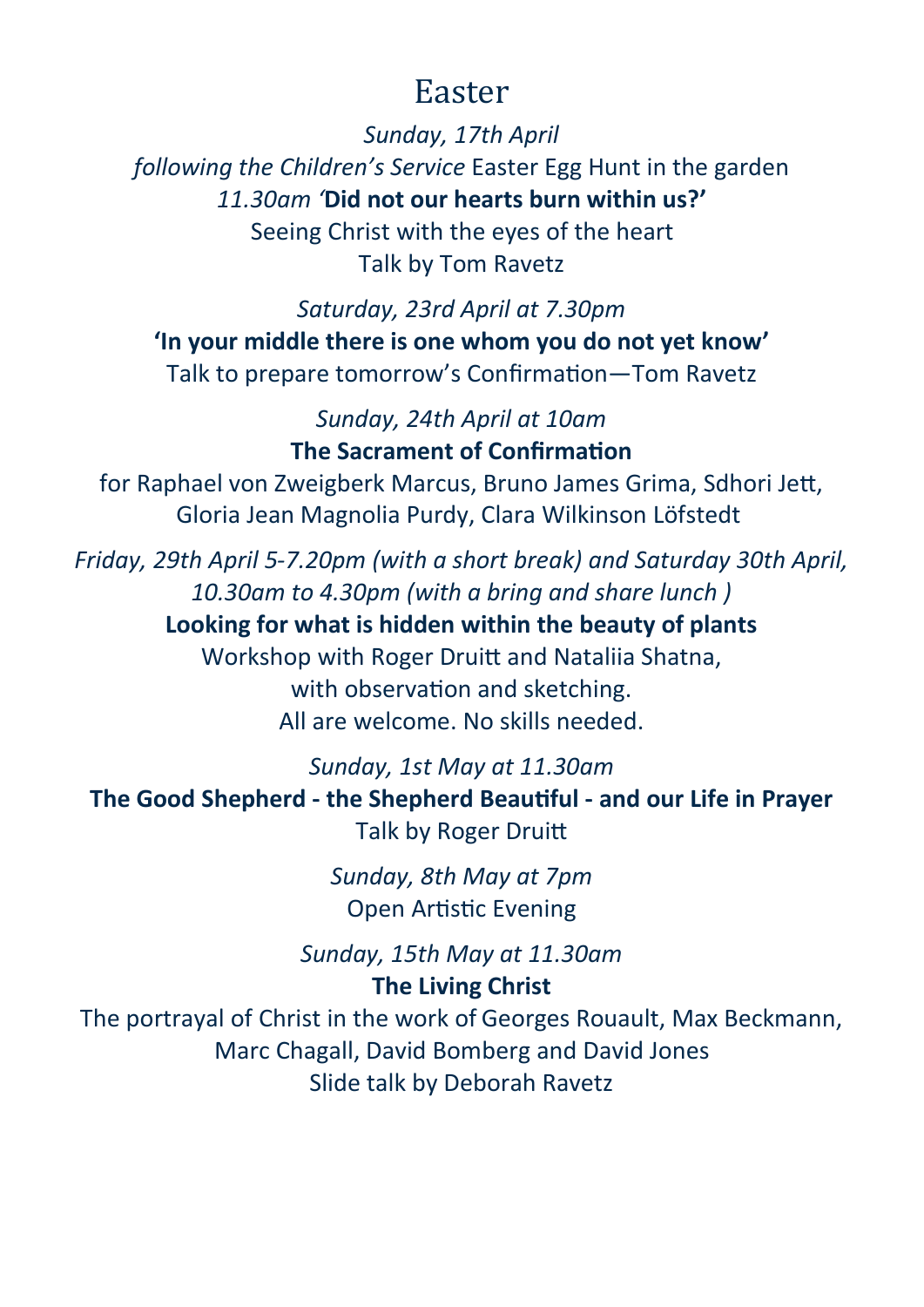## Ascension

*Thursday, 26th May at 10am* The Act of Consecration of Man for Ascension

> *Sunday, 29th May at 11.30am* **The Visionary Power of our Hearts** Talk for Ascension Sunday - Pearl Goodwin

*Saturday, 4th June, 10am-12.30pm* House and Garden morning followed by bring & share lunch

#### Whitsun

The Act of Consecration of Man will be celebrated at 10am on Whitsunday, 5th June, Whitmonday, 6th June and Tuesday, 7th June

*Saturday, 4th June at 10am* Preparing for Whitsun at with Children and adults with a walk in the meadow and making doves

*Sunday, 5th June, 11.30am-2.30 pm including a bring & share lunch* **'Seeing face to face'** 

Community artistic creation in the spirit of Whitsun *also at 11.30am, following the Children's Service:* Whitsun Story

*10th-12th June, in Forest Row*

**Creating Sacred Spaces– where present and future meet** Annual Meeting of The Christian Community in Great Britain The Act of Consecration of Man will be at 9am on 12th June. See separate flyer

# **Exhibitions**

*March* - Mary-Anne Patterson "My Journey Through the Night" *April* - Doran Scotson - oil paintings *May* - art from the South Studio (work from some of Richard Heys' students at Emerson) *June* - Katherine Small, South East Open Studio show